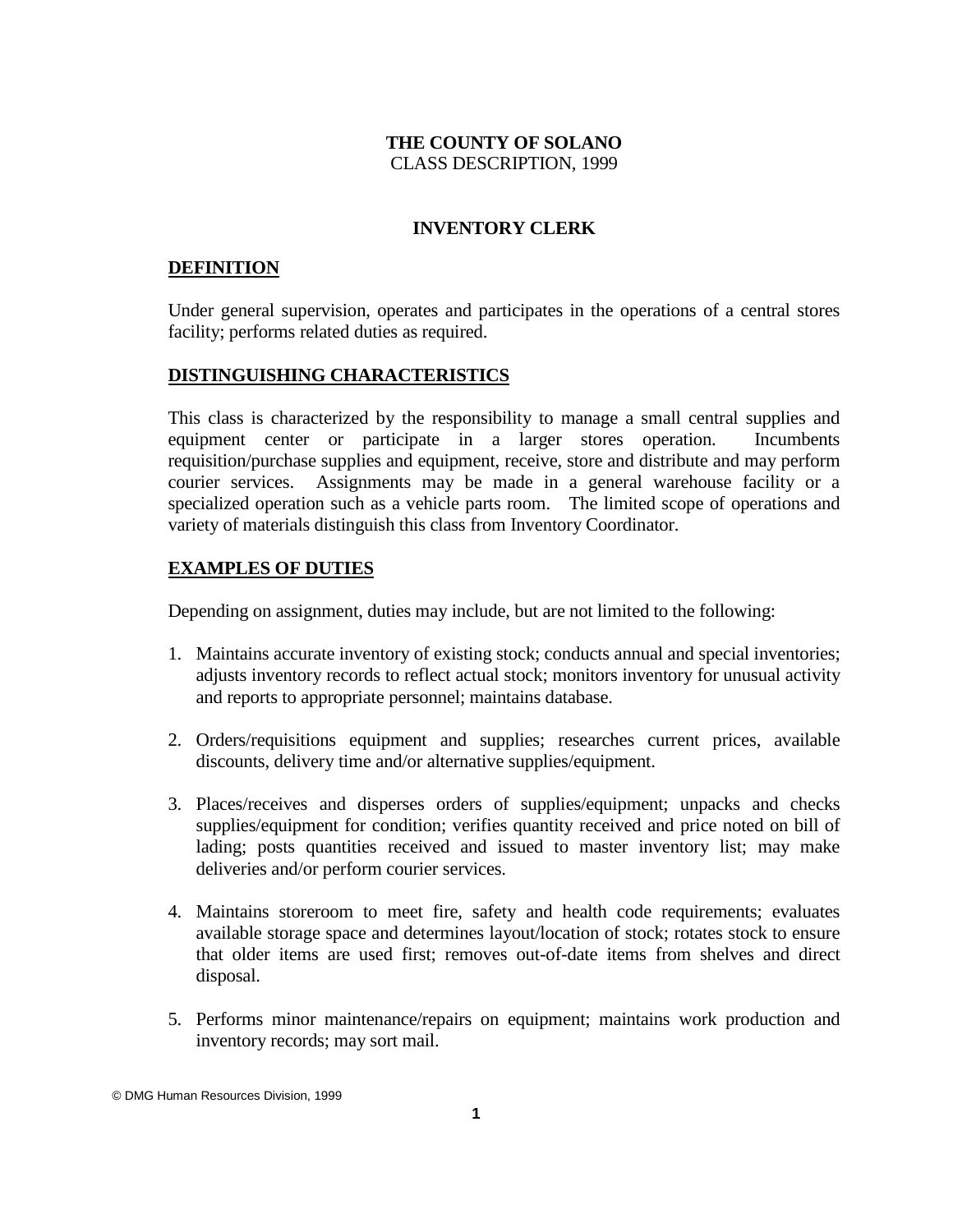#### **INVENTORY CLERK**

- 6. Answers multi-line telephone; refers callers, takes messages; runs errands; types, files and faxes; performs minor assemblies of material.
- 7. May operate forklift, pallet jack, dollies and various hand and electric tools.

# **QUALIFICATION GUIDELINES**

### EDUCATION AND/OR EXPERIENCE

High school diploma or GED; supplemented by three (3) months of full-time work experience, including one (1) month of experience in basic inventorying practices that demonstrates possession of and competency in the requisite knowledge and abilities.

### KNOWLEDGE/ABILITIES

Knowledge of purchasing practices and methods; standard sources of supplies/equipment pertinent to area of assignment; stock maintenance practices; fire, safety and health codes applicable to storage of assigned inventory; minor equipment repair methods; general office practices; inventory control practices.

Ability to organize and operate a storage facility; develop and implement operational stores procedures; communicate effectively; establish and maintain cooperative working relationships; prepare inventory reports; maintain accurate records and document actions taken; organize and prioritize work assignments; make routine arithmetical calculations; research technical reference materials.

# **SPECIAL REQUIREMENTS**

None required.

# **SUPPLEMENTAL INFORMATION**

Possession of or ability to obtain a valid Class C California driver's license is required.

Independent travel may be required.

© DMG Human Resources Division, 1999